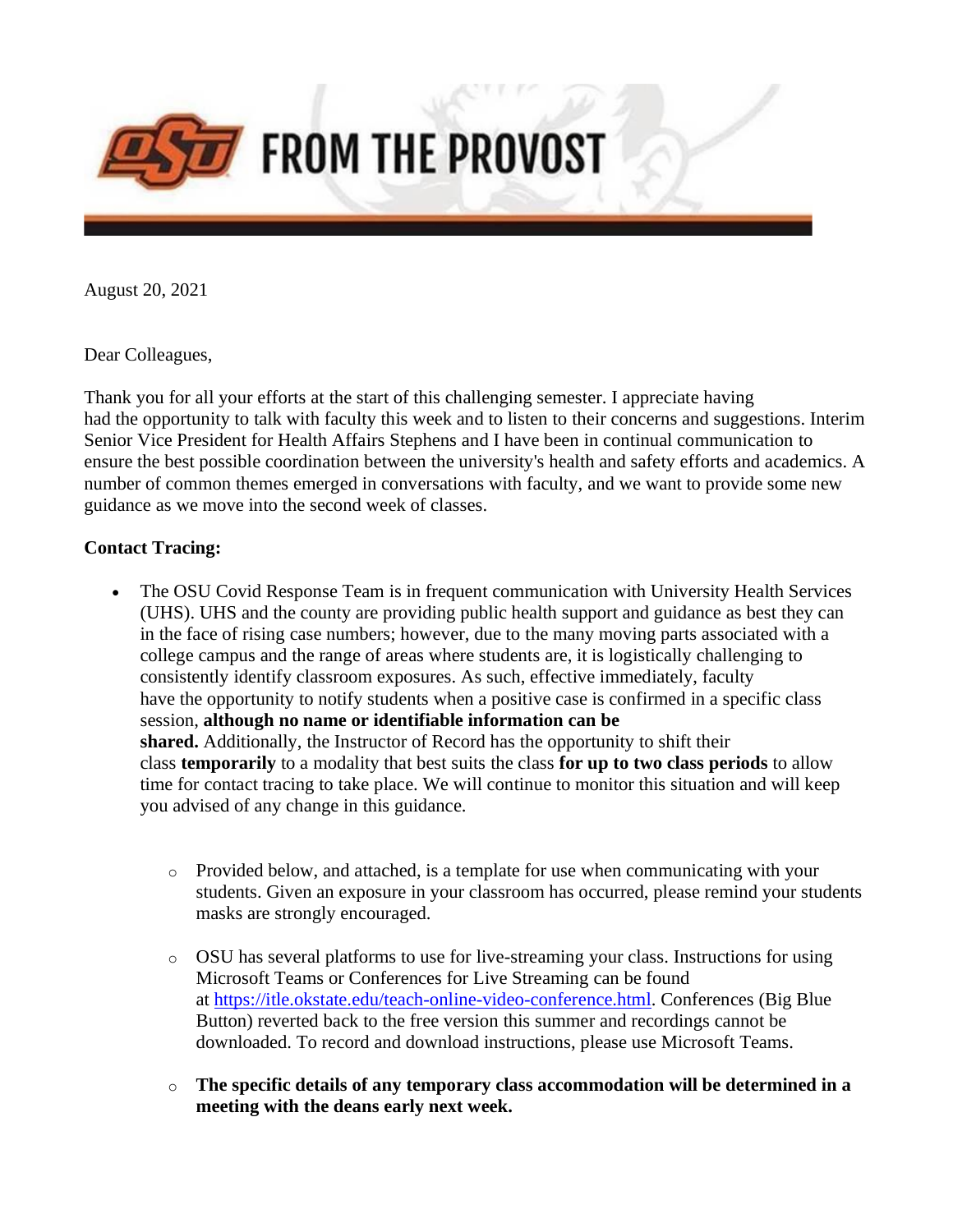o Please be as flexible as possible with attendance requirements with those students who are following CDC guidance.

### **Modified Guidance for Office Hours and Advising Appointments:**

- Given the reluctance of some students to wear masks when meeting with faculty and advisors, Academic Affairs supports the personal preference of faculty and advisors to shift office and advising appointments to a virtual format effective immediately and through Friday, October 1.
	- o With this shift to virtual appointments, it is very important for faculty and advisors to remain cognizant of the academic and mental health needs of their students as there will be instances when an in-person meeting is essential.
	- o A modification of the previously shared statement regarding office and advising appointments is provided below. In the event a student requests an in-person appointment, faculty and advisors might consider relocating to a larger office or meeting space.

"Office hours and/or advising appointments through Friday, October 1 will be virtual; however, in-person appointments may be scheduled if essential. For inperson appointments, you are strongly encouraged to wear a mask, as socialdistancing is not possible in my office. I will be wearing a mask."

o We will continue to monitor CDC, local, state and federal guidance to make a determination for office and advising appointments after October 1. It is important to remember that the opportunity to shift office and advising appointments online, if preferred, should not be interpreted as permission to return to remote work locations, unless an approved EO accommodation is in place.

#### **Availability of Masks for Classroom and Laboratory Settings:**

- Faculty set aside time during initial class meetings this week to make personal pleas to students to respect our culture of caring by wearing masks while in class. While some students responded positively to the faculty member's request to put on (or keep on) a mask, a majority of students did not respond or did not have masks with them.
	- o For convenience, I am again providing the statement vetted by OSU Legal Counsel and shared for use on course materials, in Canvas, and for class discussion.

"OSU encourages you to wear a mask indoors in public settings regardless of whether you are fully vaccinated, consistent with the current CDC recommendations. This is especially important in classrooms and laboratories because people are together for long periods of time. Wearing a mask during class not only protects you but also helps protect those around you who may be more vulnerable. This is a simple way we can look out for all members of the Cowboy family. If you feel sick, do not attend class. Contact University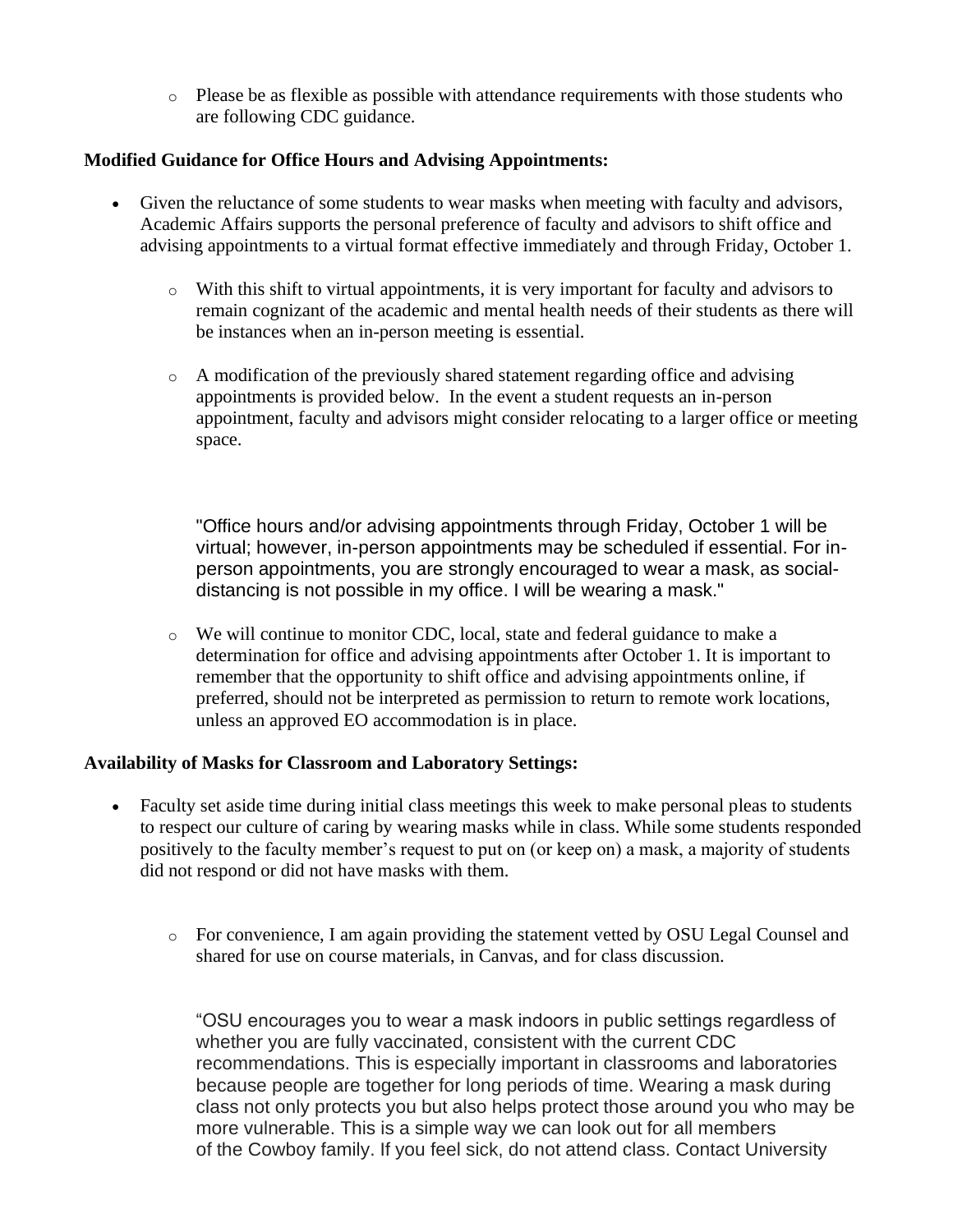Health Services at 405-744-7665 immediately and communicate with me as soon as possible about any work you miss."

- Senior Vice President Weaver confirmed the University will again purchase a large quantity of masks for distribution to the campus. As soon as details of this initiative are available, they will be shared. Additionally, Vice President Hallenbeck shared a breakdown of masks (4,500) and individual hand sanitizers (4,975) distributed earlier this month to a representative in your respective college.
	- o The leadership team in your college will determine a method to distribute these supplies to faculty, advisors, staff and others who have frequent contact with students and members of the public. Extra masks may also be provided to faculty to share with students in class who may not have a mask available for use.
	- o If a unit has a supply of extra masks (cloth and/or disposal) within your college/department that are not being put to use, please consider reallocating the masks to Academic Affairs, 101 Whitehurst, and we will repurpose masks to faculty, students and others with an immediate need for use in classrooms, laboratories, and other public settings.

# **Posting Approved Campus Signage Encouraging Masks While Indoors:**

- The **OSU News COVID-19** update distributed to all employees Wednesday afternoon, August 18, included a link to approved mask signage available to download, print and post in your areas. In case members of your team missed this graphic, the updated mask signage is available for download to print and post in your areas **[here](https://nam04.safelinks.protection.outlook.com/?url=https%3A%2F%2Fgo.okstate.edu%2Fsite-files%2Fdocs%2Fcovid-19-announcement%2Fmasks_encouraged.pdf%3Futm_source%3DOSU%2BCommunications%26utm_campaign%3Da207b0aeb9-EMAIL_CAMPAIGN_2020_03_16_06_05_COPY_01%26utm_medium%3Demail%26utm_term%3D0_ef85cdae6a-a207b0aeb9-&data=04%7C01%7Cbobbikay.lewis%40okstate.edu%7Cd10cafe36b9548101b9208d96427908d%7C2a69c91de8494e34a230cdf8b27e1964%7C0%7C0%7C637650943381621254%7CUnknown%7CTWFpbGZsb3d8eyJWIjoiMC4wLjAwMDAiLCJQIjoiV2luMzIiLCJBTiI6Ik1haWwiLCJXVCI6Mn0%3D%7C1000&sdata=aikOsRNfHmq1qpl37itQyfTZpexE43OaESUhP1h7BQY%3D&reserved=0)**.
- Over the next week, arrangements will be made to post color prints of the **[updated mask](https://nam04.safelinks.protection.outlook.com/?url=https%3A%2F%2Fgo.okstate.edu%2Fsite-files%2Fdocs%2Fcovid-19-announcement%2Fmasks_encouraged.pdf%3Futm_source%3DOSU%2BCommunications%26utm_campaign%3Da207b0aeb9-EMAIL_CAMPAIGN_2020_03_16_06_05_COPY_01%26utm_medium%3Demail%26utm_term%3D0_ef85cdae6a-a207b0aeb9-&data=04%7C01%7Cbobbikay.lewis%40okstate.edu%7Cd10cafe36b9548101b9208d96427908d%7C2a69c91de8494e34a230cdf8b27e1964%7C0%7C0%7C637650943381621254%7CUnknown%7CTWFpbGZsb3d8eyJWIjoiMC4wLjAwMDAiLCJQIjoiV2luMzIiLCJBTiI6Ik1haWwiLCJXVCI6Mn0%3D%7C1000&sdata=aikOsRNfHmq1qpl37itQyfTZpexE43OaESUhP1h7BQY%3D&reserved=0)**  [signage](https://nam04.safelinks.protection.outlook.com/?url=https%3A%2F%2Fgo.okstate.edu%2Fsite-files%2Fdocs%2Fcovid-19-announcement%2Fmasks_encouraged.pdf%3Futm_source%3DOSU%2BCommunications%26utm_campaign%3Da207b0aeb9-EMAIL_CAMPAIGN_2020_03_16_06_05_COPY_01%26utm_medium%3Demail%26utm_term%3D0_ef85cdae6a-a207b0aeb9-&data=04%7C01%7Cbobbikay.lewis%40okstate.edu%7Cd10cafe36b9548101b9208d96427908d%7C2a69c91de8494e34a230cdf8b27e1964%7C0%7C0%7C637650943381621254%7CUnknown%7CTWFpbGZsb3d8eyJWIjoiMC4wLjAwMDAiLCJQIjoiV2luMzIiLCJBTiI6Ik1haWwiLCJXVCI6Mn0%3D%7C1000&sdata=aikOsRNfHmq1qpl37itQyfTZpexE43OaESUhP1h7BQY%3D&reserved=0) on the door(s) of each general university classroom in your respective building(s) as a reminder to faculty and students that masks are strongly encouraged.

# **Departmental/College Events:**

- If you, members of your administrative team and/or event planners are uncomfortable with holding college/departmental events under current OSU guidelines (encouraging but not requiring masks and social distancing), feel free to consider cancelling or postponing the events or moving them outside.
	- o Wednesday's **OSU News** also included suggested wording that could be included when sending out invitations to campus events. For reference, the statement is provided below:

Please remind invitees: "OSU encourages you to wear a mask indoors in public settings regardless of vaccination status, which is consistent with the current CDC recommendations. Wearing a mask protects you, and helps protect those around you who may be more vulnerable. This is a simple way we can look out for all members of the Cowboy family."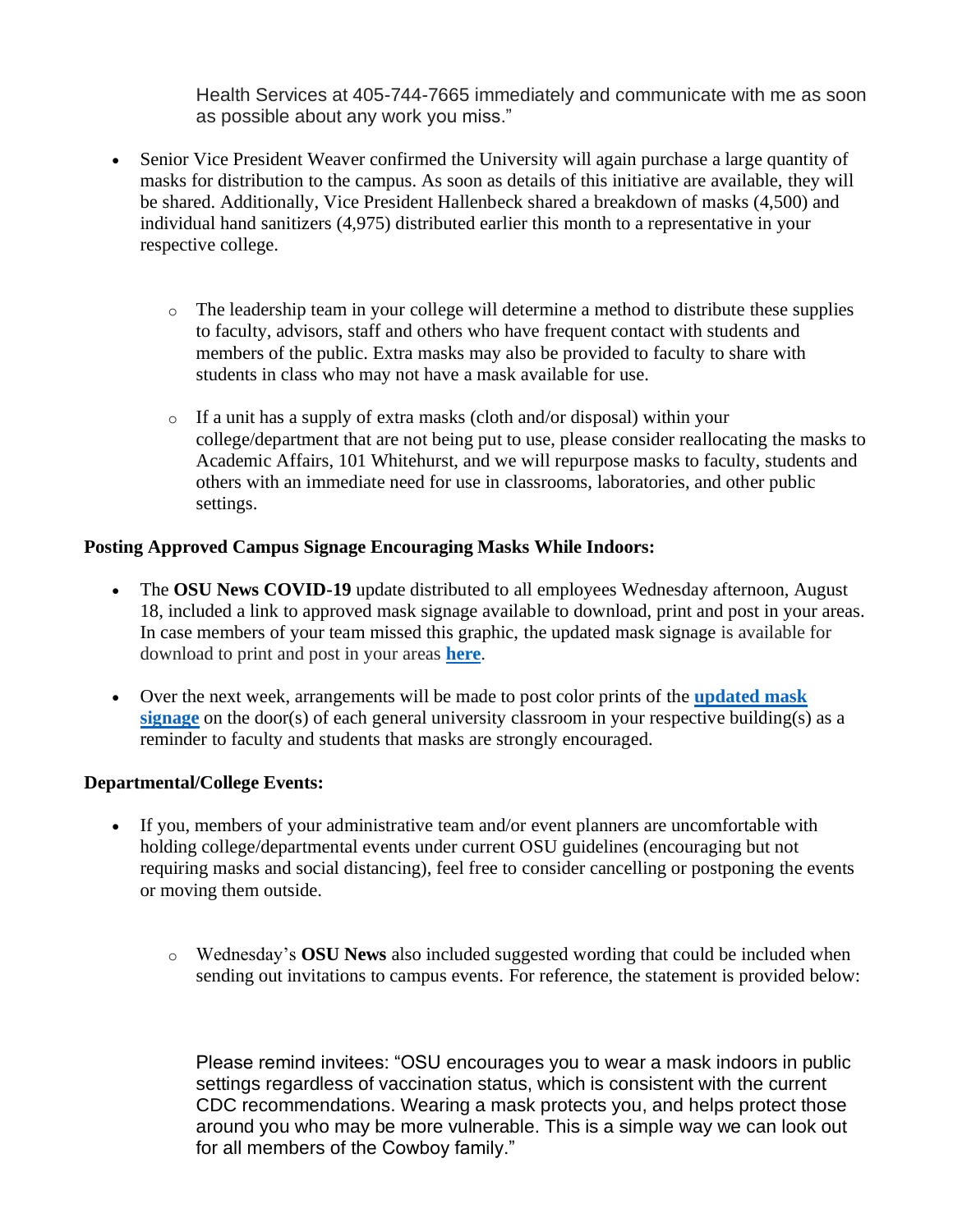Additional guidance will be shared as questions are received and after discussion with the OSU Covid Response Team. Please know we appreciate your continued support of your faculty, staff and students during this time of uncertainty.

Best,

Jeanette

Jeanette M. Mendez Interim Provost and Senior Vice President

Dear Students in *(insert course number/section):* 

I have been notified that a student in our class has tested positive for Covid-19 after attending class on (insert date). [Optional: To give time for contact tracing, we will hold our next class(es) online on [date of next class(es)]. [Insert information about accessing the course here].]

**People who are unvaccinated** are advised to quarantine for 10 days after your last contact if you have been in **[close contact](https://nam04.safelinks.protection.outlook.com/?url=https%3A%2F%2Fwww.cdc.gov%2Fcoronavirus%2F2019-ncov%2Fphp%2Fcontact-tracing%2Fcontact-tracing-plan%2Fappendix.html%23contact&data=04%7C01%7Cbobbikay.lewis%40okstate.edu%7Cd10cafe36b9548101b9208d96427908d%7C2a69c91de8494e34a230cdf8b27e1964%7C0%7C0%7C637650943381631206%7CUnknown%7CTWFpbGZsb3d8eyJWIjoiMC4wLjAwMDAiLCJQIjoiV2luMzIiLCJBTiI6Ik1haWwiLCJXVCI6Mn0%3D%7C1000&sdata=m8tV3FVrCuByFAntD2C8B191oOWUR3AFXk3HBTdKy9s%3D&reserved=0)** (within 6 feet of someone for a cumulative total of 15 minutes or more over a 24-hour period) with someone who has COVID-19. Your quarantine may be shortened to seven days if you have a negative test performed after your fifth day of quarantine and you have remained asymptomatic. Wear a mask in public through day 14 from your contact with the confirmed case.

**People who are [fully vaccinated](https://nam04.safelinks.protection.outlook.com/?url=https%3A%2F%2Fwww.cdc.gov%2Fcoronavirus%2F2019-ncov%2Fvaccines%2Ffully-vaccinated.html&data=04%7C01%7Cbobbikay.lewis%40okstate.edu%7Cd10cafe36b9548101b9208d96427908d%7C2a69c91de8494e34a230cdf8b27e1964%7C0%7C0%7C637650943381631206%7CUnknown%7CTWFpbGZsb3d8eyJWIjoiMC4wLjAwMDAiLCJQIjoiV2luMzIiLCJBTiI6Ik1haWwiLCJXVCI6Mn0%3D%7C1000&sdata=9LCLlNpJryh5SzypMAAb%2FscPn73PmD3w6XkkYCqBYXw%3D&reserved=0)** do NOT need to quarantine after contact with someone who had COVID-19 unless they have **[symptoms](https://nam04.safelinks.protection.outlook.com/?url=https%3A%2F%2Fwww.cdc.gov%2Fcoronavirus%2F2019-ncov%2Fsymptoms-testing%2Fsymptoms.html&data=04%7C01%7Cbobbikay.lewis%40okstate.edu%7Cd10cafe36b9548101b9208d96427908d%7C2a69c91de8494e34a230cdf8b27e1964%7C0%7C0%7C637650943381631206%7CUnknown%7CTWFpbGZsb3d8eyJWIjoiMC4wLjAwMDAiLCJQIjoiV2luMzIiLCJBTiI6Ik1haWwiLCJXVCI6Mn0%3D%7C1000&sdata=tL5SuH1iT%2BFAiWwvnsdJmBzk9wBxZX4N%2B2uq159sE3Y%3D&reserved=0)**. However, fully vaccinated people should get tested 3-5 days after their exposure, even if they don't have symptoms and wear a mask indoors in public for 14 days following exposure or until their test result is negative.

Here is information to **[schedule a Covid test](https://nam04.safelinks.protection.outlook.com/?url=https%3A%2F%2Fuhs.okstate.edu%2Fswab-pod.html&data=04%7C01%7Cbobbikay.lewis%40okstate.edu%7Cd10cafe36b9548101b9208d96427908d%7C2a69c91de8494e34a230cdf8b27e1964%7C0%7C0%7C637650943381641164%7CUnknown%7CTWFpbGZsb3d8eyJWIjoiMC4wLjAwMDAiLCJQIjoiV2luMzIiLCJBTiI6Ik1haWwiLCJXVCI6Mn0%3D%7C1000&sdata=ePMSxfTKjVxMnhFU2JiixMBYlr6JzN%2FAMddCfQ3KXZs%3D&reserved=0)** at University Health Services. If you test offcampus and are positive, please **[report your test](https://nam04.safelinks.protection.outlook.com/?url=https%3A%2F%2Fuhs.okstate.edu%2Fcovid-reporting.html&data=04%7C01%7Cbobbikay.lewis%40okstate.edu%7Cd10cafe36b9548101b9208d96427908d%7C2a69c91de8494e34a230cdf8b27e1964%7C0%7C0%7C637650943381641164%7CUnknown%7CTWFpbGZsb3d8eyJWIjoiMC4wLjAwMDAiLCJQIjoiV2luMzIiLCJBTiI6Ik1haWwiLCJXVCI6Mn0%3D%7C1000&sdata=qPFTV60399E4ea0mZcozpLpeLUpkqOWvN82RpfTdsU8%3D&reserved=0)** to University Health Services so OSU's Covid Care Team can provide resources during your quarantine.

In coordination with local and state health officials, if you test positive for COVID-19 you must self-monitor your health and self-quarantine for 10 days at home or another off-campus location and not return until your symptoms are gone and you are 24-hours fever-free without medication. Student quarantine housing is available.

If you are asked to self-isolate or self-quarantine you should stay home. Follow these guidelines for self-isolation: Report any symptoms of COVID-19 immediately to **[University](https://nam04.safelinks.protection.outlook.com/?url=https%3A%2F%2Fuhs.okstate.edu%2F%3Futm_source%3DOSU%2BCommunications%26utm_campaign%3Da207b0aeb9-EMAIL_CAMPAIGN_2020_03_16_06_05_COPY_01%26utm_medium%3Demail%26utm_term%3D0_ef85cdae6a-a207b0aeb9-&data=04%7C01%7Cbobbikay.lewis%40okstate.edu%7Cd10cafe36b9548101b9208d96427908d%7C2a69c91de8494e34a230cdf8b27e1964%7C0%7C0%7C637650943381651120%7CUnknown%7CTWFpbGZsb3d8eyJWIjoiMC4wLjAwMDAiLCJQIjoiV2luMzIiLCJBTiI6Ik1haWwiLCJXVCI6Mn0%3D%7C1000&sdata=7iaGF2ymxrRAE2U9cHJxKvBopN2sF8a%2Fv0g8LncEZSc%3D&reserved=0)  [Health Services,](https://nam04.safelinks.protection.outlook.com/?url=https%3A%2F%2Fuhs.okstate.edu%2F%3Futm_source%3DOSU%2BCommunications%26utm_campaign%3Da207b0aeb9-EMAIL_CAMPAIGN_2020_03_16_06_05_COPY_01%26utm_medium%3Demail%26utm_term%3D0_ef85cdae6a-a207b0aeb9-&data=04%7C01%7Cbobbikay.lewis%40okstate.edu%7Cd10cafe36b9548101b9208d96427908d%7C2a69c91de8494e34a230cdf8b27e1964%7C0%7C0%7C637650943381651120%7CUnknown%7CTWFpbGZsb3d8eyJWIjoiMC4wLjAwMDAiLCJQIjoiV2luMzIiLCJBTiI6Ik1haWwiLCJXVCI6Mn0%3D%7C1000&sdata=7iaGF2ymxrRAE2U9cHJxKvBopN2sF8a%2Fv0g8LncEZSc%3D&reserved=0)** Monday through Friday 8 a.m. to 5 p.m. If you have a health emergency, please go to the nearest emergency room.

If you are uncertain about whether you should quarantine, see the latest **[quarantine](https://nam04.safelinks.protection.outlook.com/?url=https%3A%2F%2Fwww.cdc.gov%2Fcoronavirus%2F2019-ncov%2Fif-you-are-sick%2Fquarantine.html%3Futm_source%3DOSU%2BCommunications%26utm_campaign%3Da207b0aeb9-EMAIL_CAMPAIGN_2020_03_16_06_05_COPY_01%26utm_medium%3Demail%26utm_term%3D0_ef85cdae6a-a207b0aeb9-&data=04%7C01%7Cbobbikay.lewis%40okstate.edu%7Cd10cafe36b9548101b9208d96427908d%7C2a69c91de8494e34a230cdf8b27e1964%7C0%7C0%7C637650943381651120%7CUnknown%7CTWFpbGZsb3d8eyJWIjoiMC4wLjAwMDAiLCJQIjoiV2luMzIiLCJBTiI6Ik1haWwiLCJXVCI6Mn0%3D%7C1000&sdata=k5rzR6o3xlrWezbNvQoM9I%2BJpqhQivyRQ5M78orvWwY%3D&reserved=0)  [guidelines](https://nam04.safelinks.protection.outlook.com/?url=https%3A%2F%2Fwww.cdc.gov%2Fcoronavirus%2F2019-ncov%2Fif-you-are-sick%2Fquarantine.html%3Futm_source%3DOSU%2BCommunications%26utm_campaign%3Da207b0aeb9-EMAIL_CAMPAIGN_2020_03_16_06_05_COPY_01%26utm_medium%3Demail%26utm_term%3D0_ef85cdae6a-a207b0aeb9-&data=04%7C01%7Cbobbikay.lewis%40okstate.edu%7Cd10cafe36b9548101b9208d96427908d%7C2a69c91de8494e34a230cdf8b27e1964%7C0%7C0%7C637650943381651120%7CUnknown%7CTWFpbGZsb3d8eyJWIjoiMC4wLjAwMDAiLCJQIjoiV2luMzIiLCJBTiI6Ik1haWwiLCJXVCI6Mn0%3D%7C1000&sdata=k5rzR6o3xlrWezbNvQoM9I%2BJpqhQivyRQ5M78orvWwY%3D&reserved=0) from the CDC.**